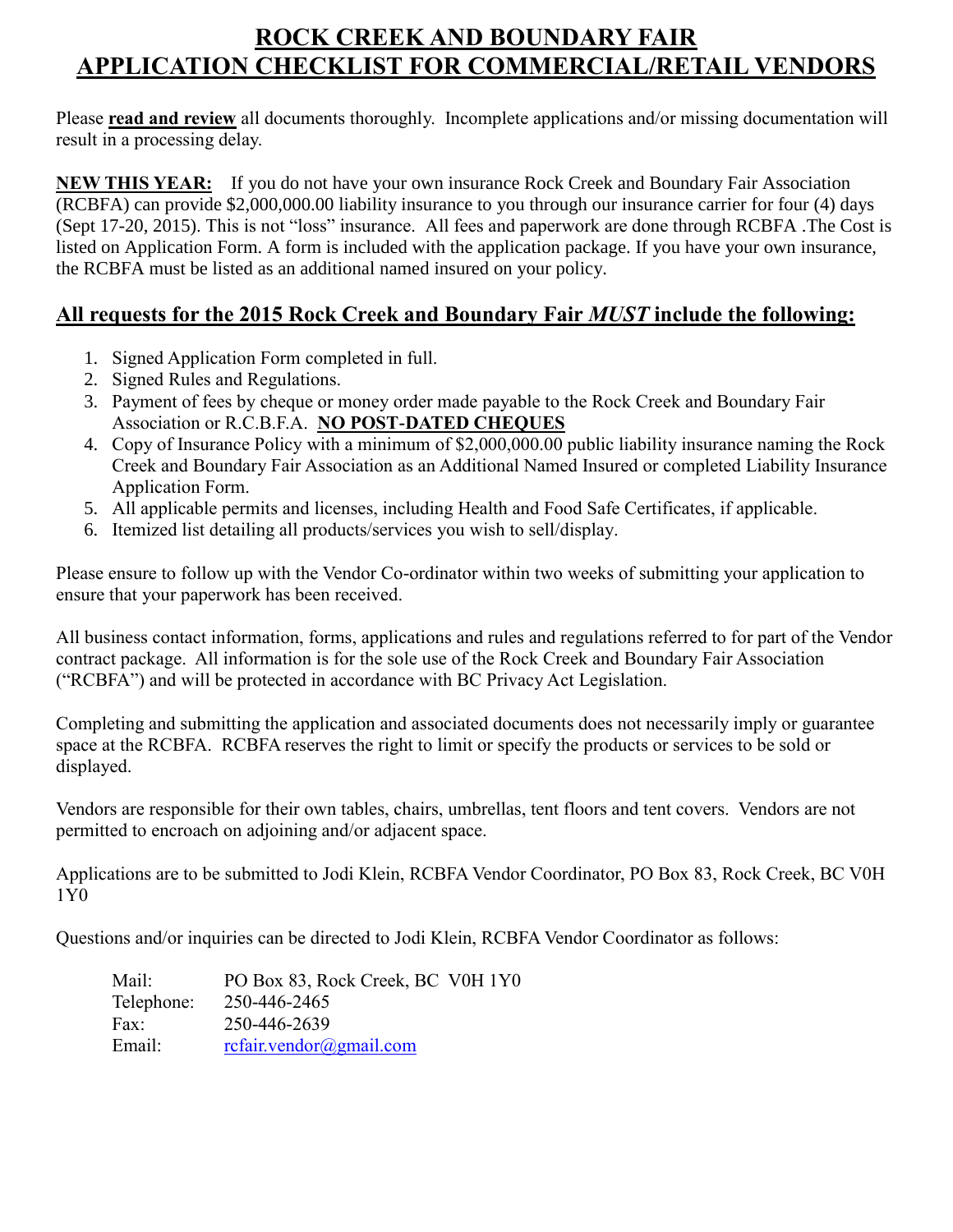## **ROCK CREEK AND BOUNDARY FAIR ASSOCIATION**

## **2015 COMMERCIAL/RETAIL VENDOR SIZES & RATES**

#### **Covered Booths**

#### Under Bleachers – **NO POWER AVAILABLE**

Under Grandstands – POWER AVAILABLE

| $8'$ X 10' | \$150.00 plus GST |  |
|------------|-------------------|--|
|            |                   |  |

#### **Retail Vendors**

| $10' \times 20'$ | \$125.00 plus GST |
|------------------|-------------------|
| $20' \times 20'$ | \$175.00 plus GST |
| $30' \times 20'$ | \$225.00 plus GST |
| $40' \times 20'$ | \$275.00 plus GST |
| $60'$ x 20'      | \$325.00 plus GST |

#### **Large Vendors (Machinery/Vehicles/RV etc)**

| $30' \times 40'$ | \$325.00 plus GST |
|------------------|-------------------|
| $40' \times 40'$ | \$375.00 plus GST |
| $40' \times 50'$ | \$425.00 plus GST |
| $40' \times 60'$ | \$475.00 plus GST |
| $40' \times 75'$ | \$500.00 plus GST |
| $60' \times 60'$ | \$525.00 plus GST |

Power is available, unless otherwise indicated, at a rate of \$25.00 for the weekend**. Power is only available for display lights, cash registers and credit card machines.**

If you plan to camp on your space please ensure that your camping unit, including hitch, awning(s) and overhangs, will fit with ease on the size of space you are renting. Please indicate the exact measurement of all units to be parked on your space. **Power is not available for camping units.** Camping fees are \$19.05 +GST per night whether you camp within your space or in the RCBFA campgrounds. Camping spots in the RCBFA campgrounds cannot be reserved.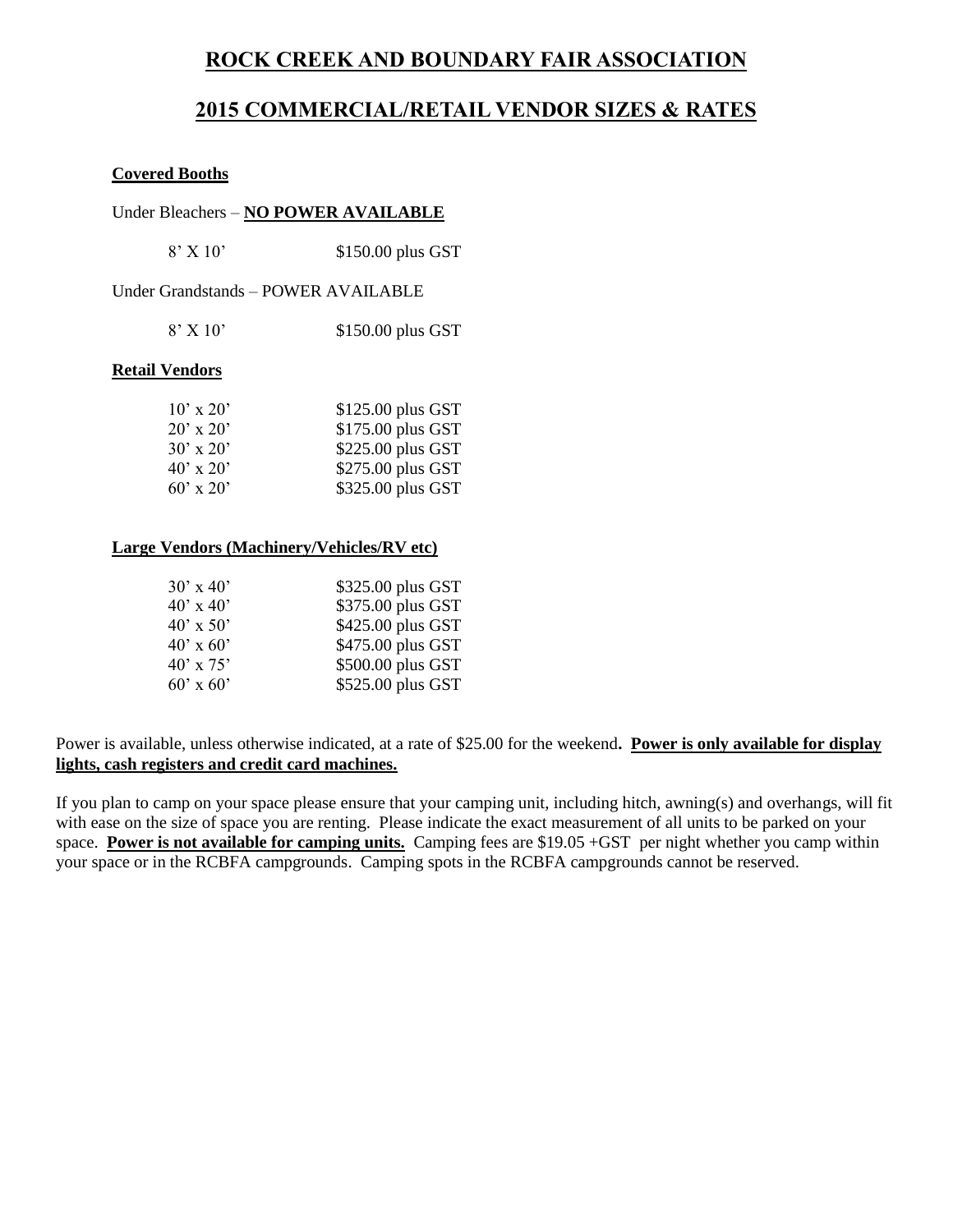#### **ROCK CREEK AND BOUNDARY FAIR ASSOCIATION 2015 APPLICATION/CONTRACT COMMERCIAL/RETAIL VENDOR \*\*\*APPLICATION DEADLINE: MARCH 31, 2015\*\*\***

**This application in no way implies or guarantees that space will be offered to you. All applications are subject to review and approval. Applications not accepted will have their application fee fully refunded.**

#### **Please Print Clearly**

| <b>BUSINESS NAME:</b>                                                                                                                                                                                                                                     |                                   |
|-----------------------------------------------------------------------------------------------------------------------------------------------------------------------------------------------------------------------------------------------------------|-----------------------------------|
|                                                                                                                                                                                                                                                           |                                   |
| <b>ADDRESS:</b>                                                                                                                                                                                                                                           |                                   |
|                                                                                                                                                                                                                                                           |                                   |
| TELEPHONE:                                                                                                                                                                                                                                                |                                   |
| EMAIL:                                                                                                                                                                                                                                                    |                                   |
| PRODUCTS/SERVICES SOLD OR DISPLAYED:                                                                                                                                                                                                                      |                                   |
| (MUST provide a full description of the products/service you wish to sell/display. (Attach a separate sheet if more room is required)                                                                                                                     |                                   |
| NOTE: Only those items listed will be permitted. If this is your first application with the Rock Creek & Boundary Fair Association                                                                                                                        |                                   |
| please provide brochures and/or photos of your products and your display booth as it would appear at the Fair.)                                                                                                                                           |                                   |
|                                                                                                                                                                                                                                                           |                                   |
|                                                                                                                                                                                                                                                           |                                   |
|                                                                                                                                                                                                                                                           |                                   |
|                                                                                                                                                                                                                                                           |                                   |
|                                                                                                                                                                                                                                                           |                                   |
|                                                                                                                                                                                                                                                           |                                   |
|                                                                                                                                                                                                                                                           |                                   |
| 8' x 10' Covered Booth                                                                                                                                                                                                                                    | $\frac{\sqrt{2}}{2}$ (a)          |
|                                                                                                                                                                                                                                                           | $s$ (b)                           |
| Retail Vendor Size: x 20' deep<br>Large Vendor Size: x _________, x _______,                                                                                                                                                                              | $\frac{\cosh(x)}{2}$ (c)          |
| Power <sup>(1)</sup> , if requested: $\sqrt[52]{2}$ days only (Sept 19 & 20)                                                                                                                                                                              | $\begin{pmatrix} 0 \end{pmatrix}$ |
| Weekend Gate Entry Wristbands/Passes (See Note 2 Below)                                                                                                                                                                                                   |                                   |
|                                                                                                                                                                                                                                                           | $s$ (e)                           |
| Camping (\$19.05/ night) (Please check all that apply)                                                                                                                                                                                                    |                                   |
|                                                                                                                                                                                                                                                           | $\frac{\sqrt{2}}{2}$ (f)          |
|                                                                                                                                                                                                                                                           |                                   |
| SUBTOTAL $(a+b+c+d+e+f)$                                                                                                                                                                                                                                  | $s$ (g)                           |
|                                                                                                                                                                                                                                                           |                                   |
|                                                                                                                                                                                                                                                           | $\frac{\epsilon}{\epsilon}$ (h)   |
| $GST$ (g x 5%)                                                                                                                                                                                                                                            |                                   |
| SUBTOTAL $(g + h)$                                                                                                                                                                                                                                        | $\frac{\S_{\text{max}}(i)}{i}$    |
|                                                                                                                                                                                                                                                           |                                   |
|                                                                                                                                                                                                                                                           |                                   |
| Insurance - \$2,000,000 Liability Insurance Only - \$55.00 for 4 days                                                                                                                                                                                     | $\frac{\S_{\text{max}}(j)}{j}$    |
|                                                                                                                                                                                                                                                           | $\sim$                            |
| TOTAL $(i + j)$                                                                                                                                                                                                                                           |                                   |
| I/We understand that this application request becomes a contract once signed by the applicant and accepted by the RCBFA. We have<br>read and agree to comply with the Rules and Regulations of the Rock Creek and Boundary Fair Association, as attached. |                                   |

VENDOR SIGNATURE: \_\_\_\_\_\_\_\_\_\_\_\_\_\_\_\_\_\_\_\_\_\_\_\_\_\_\_\_\_\_\_\_ DATE:\_\_\_\_\_\_\_\_\_\_\_\_\_\_\_\_\_\_\_\_\_\_\_\_\_\_\_\_\_\_\_\_\_

This application does not necessarily imply or guarantee space at the RCBFA. We do not guarantee exclusivity of products. We reserve the right to limit or specify the products or services to be sold or displayed. Your application must include payment of fees. No post- dated cheques please.

<sup>(1)</sup> Power is only available for display lights, cash registers and credit card machines. Power is not available for RV/Camping Units.

(2) Weekend Gate Entry Wristbands must be purchased **for each person/employee working/operating within the Vendor space**. This price is an advance purchase price only. Wristbands purchased on arrival will be at the daily posted Gate Admission price.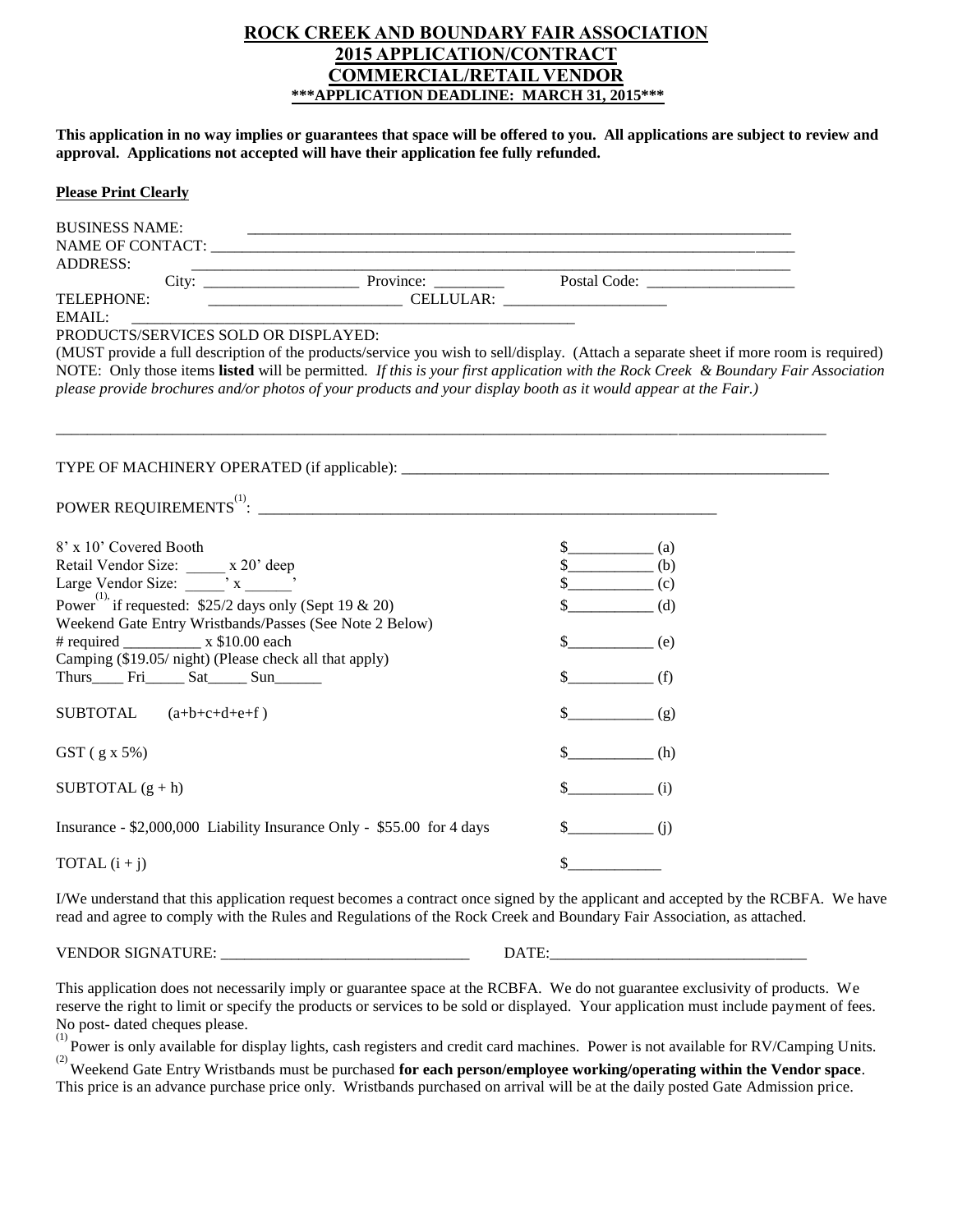# **ROCK CREEK AND BOUNDARY FAIR ASSOCIATION**

## **2015 VENDOR RULES & REGULATIONS**

In consideration of being granted a license to use specified facilities or space of the Rock Creek and Boundary Fair Association ("RCBFA"), the licensee (Vendor) agrees to all the terms, conditions and covenants herein contained.

#### Terms & Conditions:

- 1. All licensee's (Vendors), their agents, employees, affiliates, invitee's, contractor, subcontractors, or workmen are subject to the General Rules and Regulations of the Rock Creek and Boundary Fair Association.
- 2. The RCBFA, its Directors, Committee Members, Management, Contractors or Employees shall not be responsible in any way for any injury to any person or for any loss of or damage to any property belonging to, or rented or leased by the licensee, or other such person contracting herein for the use of the property or premises of the RCBFA. Their invitee's, licensees, agents, contractors, subcontractors, affiliates, employees or workers while such person in or about the premises, or any truck ways, platforms or corridors in connection therewith, including (without limiting the foregoing) any loss or damage to any property caused by theft or breakage, or by steam, water, rain or snow which may leak into, issue or flow from any part of the premises, or any adjacent or neighbouring land or from water, steam or drainage pipes or plumbing works thereof or from any other place or corridor or for any loss or damage caused by or attributable to the conditions or arrangement of any electric or other wiring or for any other loss whatsoever arising out of the occupancy of the premises or any operations or activities conducted therein by such person as aforesaid and the licensee and such other persons contracting herein for the use of the property or premises of the RCBFA covenants to indemnify the RCBFA, its Directors, Committee Members, Management, or Employees against all loss, cost, claims or demands in respect of any injuries, loss or damage referred to in this paragraph.
- 3. The licensee (Vendor) expressly covenants and agrees to obey all Municipal, Provincial and Federal statutes, Bylaws and Regulations and to obtain such necessary permits, licenses or other authorization as may be required by Federal, Provincial and Municipal regulations.
- 4. Please be aware, if your intent is to cook food for sale, sampling or demonstration purposes, you are required to meet all BC Health Services regulations.
- 5. No portion of the property or premises covered by this agreement may be sublet or assigned by the licensee (Vendor), unless agreed to in writing, by the RCBFA, prior to the event.
- 6. The licensee (Vendor)shall be responsible for all damage to or loss of RCBFA property (normal wear and tear excepted) which will result from the licensee's use of the property.
- 7. The RCBFA reserves the right to relocate or alter the space assigned to the licensee (Vendor).
- 8. Licensee will NOT have a prize draw or raffle, unless approved, in advance by RCBFA. If approved by RCBFA, Licensee must comply with the regulations of the British Columbia Gaming Policy and Enforcement Branch. Such evidence of compliance must be provided to RCBFA.
- 9. **No pets permitted on Fair Grounds or the Riverside Jim Blaine Park Campground.** Pets are permitted in the wilderness campground on the North side of the Road however pets must be leashed at all times and not left unattended.

#### **10. Insurance Requirements – Very Important**

The licensee (Vendor) is responsible for the placement and all insurance related to the participation in the Rock Creek & Boundary Fall Fair. The licensee (Vendor) will provide to the RCBFA, a Certificate of Insurance which names the RCBFA as an Additional Named Insured **OR** complete the Liability Insurance Application.

- a) Non-food Vendors minimum \$2,000,000.00 public liability insurance
- b) Food & Beverage Vendors minimum \$5,000,000.00 public liability insurance.
- **11.** The licensee (Vendor) is permitted to exhibit or sell only those products and services approved by the RCBFA and as listed on the application form. **NON-FOOD VENDORS ARE NOT PERMITTED TO SELL BEVERAGES OF ANY SORT. (STRICTLY ENFORCED)**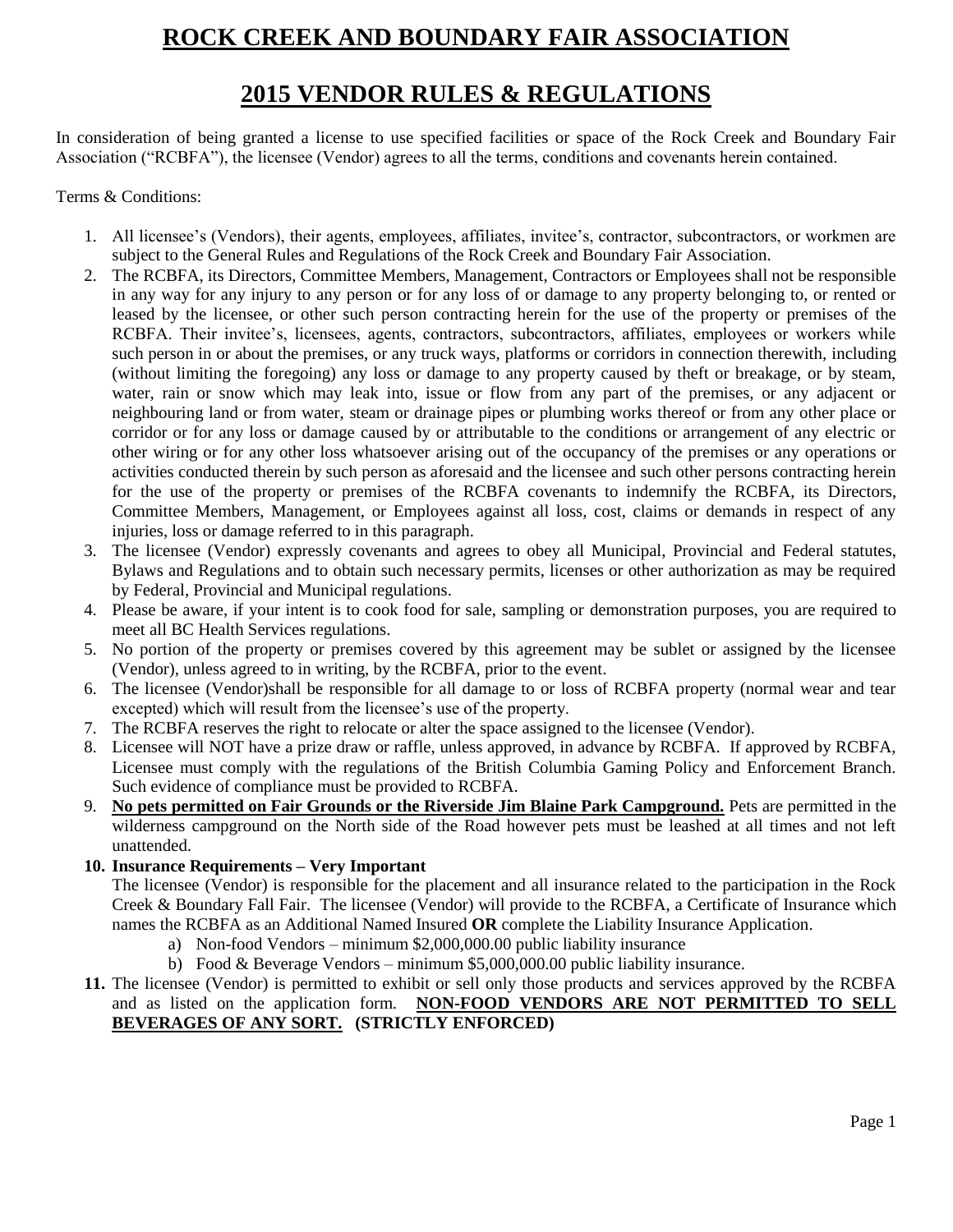- **12.** The licensee (Vendor) covenants and agrees to pay such fees and charges as determined by the RCBFA.
- **13.** The licensee (Vendor) agrees to staff the licensed space at all times. The licensee shall not employ a child under the age of 14 years.
- **14.** The licensee (Vendor) shall not conduct a lottery or sell lottery and/or break open tickets.
- **15.** No soliciting for any purpose will be permitted except from with the space licensed for that purpose.
- **16.** The licensee (Vendor) agrees **to maintain clean premises** and observe sanitary food handling practices. All food vendors are subject to inspection by the Community Health Unit.
- **17.** Waste/Refuse absolutely no Styrofoam containers of any sort permitted on the RCBFA grounds. Refuse containers for use inside the licensed space are the responsibility of the licensee (Vendor). Licensee (Vendor) is responsible for removing all cardboard and other items from the RCBFA grounds. Gray and hot water must not be dumped on the Grounds, these can be disposed of in the flush toilets or the portable toilets. Food waste, grease, oil or fat is NOT permitted to be dumped in the flush toilets or the portable toilets. Grease, oil, fat must be stored in pails or containers and removed from the Grounds upon departure.
- **18.** Mobile or self-contained units may not disturb the ground to level the unit.
- **19.** Cancellation or failure to appear on the event dates shall result in forfeiture of deposit and/or fees paid.
- **20.** The licensee (Vendor) shall be charged for electrical services to connect to power sources owned and operated by the RCBFA.
- **21.** Undue noise will not be tolerated. Sound levels of radios, public address systems and all other sound amplification equipment must not interfere with other licensee's (Vendors) or event patrons. The decision of what constitutes undue noise shall rest with the management of the RCBFA.
- **22.** The licensee (Vendor) agrees to abide by all rules and regulations adopted by the RCBFA in the best interest of the event and agrees that RCBFA management shall have the final decision in adopting any rule or regulation deemed necessary prior to, during and after the Fair.
- **23.** Any monies or deposits paid to the RCBFA shall not bear interest to the benefit of the licensee (Vendor). Monies paid by the licensee (Vendor) to the RCBFA shall be non-refundable.
- **24.** These rules and regulations form part of the Agreement between the licensee (Vendor) and the RCBFA.
- **25.** Set Up/Move In Times **– NO EXCEPTIONS –ENTRY THROUGH MAIN GATE ONLY.**

Thursday, September 17, 2015 between 3:00 PM and 7:00 PM Friday, September 18, 2015 between 12 Noon and 7:00 PM Saturday, September 19, 2015 between 6:30 AM and 8:00 AM

- 26. Tear Down/Move Out Times –Move out shall not begin before 4:00 PM on Sunday, September 20, 2015 **NO EXCEPTIONS.**
- 27. Camping permitted in designated areas only.

#### **I/We have read and agree to comply with the above-stated rules and regulations of the Rock Creek and Boundary Fair Association.**

| (Please print name)         |                  |                                |
|-----------------------------|------------------|--------------------------------|
|                             |                  |                                |
|                             |                  |                                |
| <b>Fair Office Use Only</b> |                  |                                |
|                             |                  |                                |
| Method of Payment: Cheque # |                  | $Cash$ $Month$ $Money Order #$ |
| $\text{Receipt}$ #          | Email/Mail/Other | Date: <u>Date:</u>             |